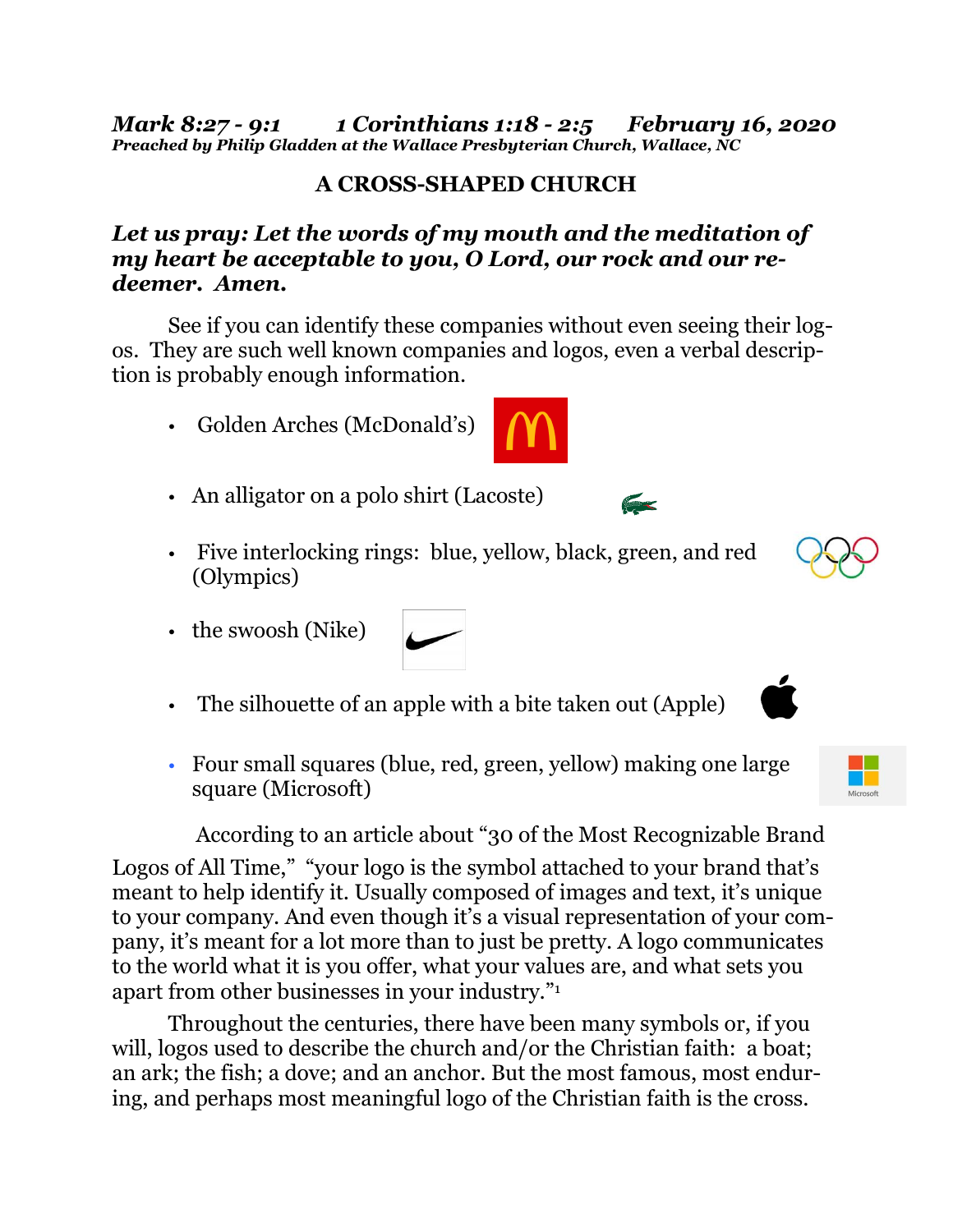To use the words of the article about the purpose of company/business logos, the cross "communicates to the world what it is we offer, what our values are, and what sets us apart from other groups."

We wear crosses around our necks, put bumper stickers on our cars, carry crosses in our pockets, cross-stitch pretty pictures of crosses, adorn crosses with beautiful spring flowers, gild crosses with gold and put them in our sanctuaries. In many ways, we have tamed and domesticated the cross so much we miss the power and shock of the apostle Paul's words to the Christians at Corinth: "but we proclaim Christ crucified . . . For I decided to know nothing among you except Jesus Christ, and him crucified." (1 Corinthians 1:23; 2:2)

And, if we tame and domesticate the cross of Jesus Christ, we dilute the power of God and the meaning of Jesus' call to discipleship when he says, "If any want to become my followers, let them deny themselves and take up their cross and follow me." (Matthew 16:24) Josephus, the 1 st century A.D. Jewish historian, called crucifixion "that most wretched of deaths." (*Jewish War*: 7.203) While the Persians supposedly invented crucifixion, the Romans perfected it to send a publicly painful, degrading, and humiliating message: don't mess with the power of Rome! In his book, *Jewish War*, Josephus described the common practice of this most cruel punishment, "So the soldiers, out of the wrath and hatred they bore the Jews, nailed those they caught, one after one way, and another after another, to the crosses, by way of jest, when their multitude was so great, that room was wanting for the crosses, and crosses wanting for the bodies." (*Jewish War*, 5:446-451)

And the cross is our logo. It communicates to the world what it is we offer, what our values are, and what sets us apart from other groups. At least, it should . . .

There is a story about a little boy who wasn't any good at math. He was a smart boy and did well in all of his other subjects. However, no matter how hard he worked, he couldn't succeed at math. His parents hired tutors, to no avail. They transferred him to a special STEM (Science, Technology, Engineering, and Math) school, but his grades were still poor. Finally, out of desperation, they enrolled him in a private Catholic school, figuring the discipline and focus might help their son. They didn't know what else to do.

The first afternoon, the boy slammed the front door, grabbed some cookies off the kitchen counter, ran upstairs, and stayed in his room until suppertime. He wolfed down his food and ran back up to his room, where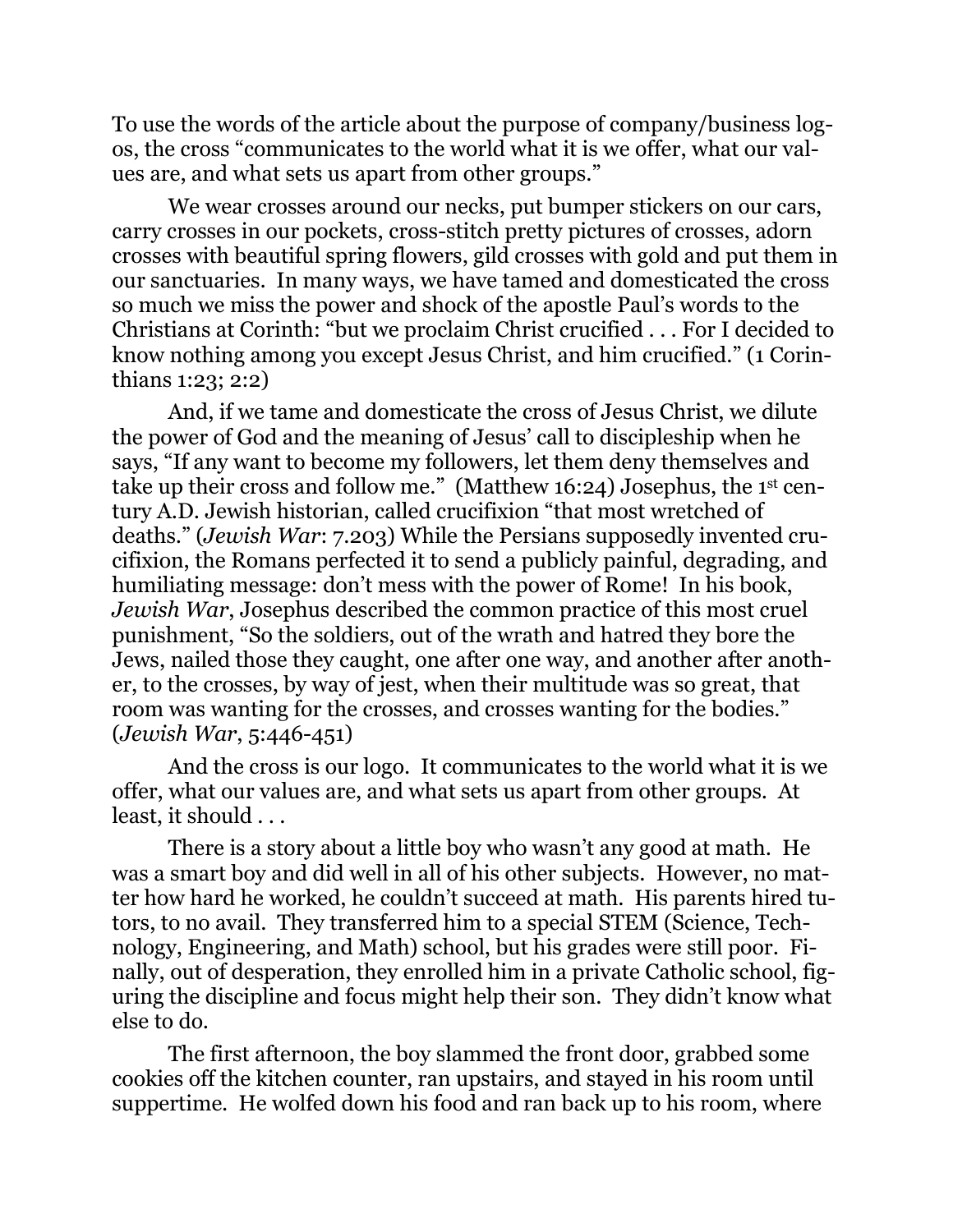his door stayed closed until bedtime. He repeated this every day without fail, until report cards came out. When he showed his mom and dad his report card, they were delighted and amazed to see he had an A+ in math. They asked him, "Is that what you've been doing every day? Studying math up in your room? What in the world made the difference?" The little boy answered, "Well, on my first day, when I walked into the classroom, I saw something hanging on the wall at the front of the room. When I looked closer, I realized it was a man nailed to a plus sign, and I thought, 'Boy, they sure take math seriously around here!'"

Inevitably the question gets asked: Why do Catholic churches have crucifixes (crosses with Jesus hanging on them) and Protestant churches have empty crosses? The usual answer is that the Catholic crucifix represents the focal point of their faith and theology – Jesus suffered and died on the cross to save us from our sins – while the Protestant empty cross represents the fact that Jesus has been raised from the dead. There's much truth in that typical explanation, but we need to be careful – otherwise we'll end up thinking that, somehow, Catholic Christians don't think the resurrection is important and that Protestant Christians don't think the crucifixion is important. Well, neither of those characterizations is accurate. Of course, Catholic Christians think the resurrection is important and, of course, Protestant Christians think the crucifixion is important.

Why do you suppose, then, that the apostle Paul wrote to the believers at Corinth, "For I decided to know nothing among you except Jesus Christ, and him crucified" rather than "For I decided to know nothing among you except Jesus Christ, and him raised from the dead"? Especially since, as Paul so plainly puts it, "The message about the cross is foolishness to those who are perishing . . .a stumbling block to the Jews and foolishness to the Gentiles." (1 Corinthians 1:18, 23)

The answer to that question has everything to do with why Paul was writing to the Corinthians in the first place. He had heard about the divisions in his beloved church which he had founded. Members of the church were setting themselves over against one another – "I belong to Paul, I belong to Apollos, I belong to Cephas." Furthermore, they apparently were following the accepted social codes of their day and making distinctions among themselves based on power and position and wealth and connections and claimed wisdom. They may as well have used the Roman symbol of the eagle as their logo, for the eagle represented strength, courage, power, and domination, which is how the Roman Empire ruled.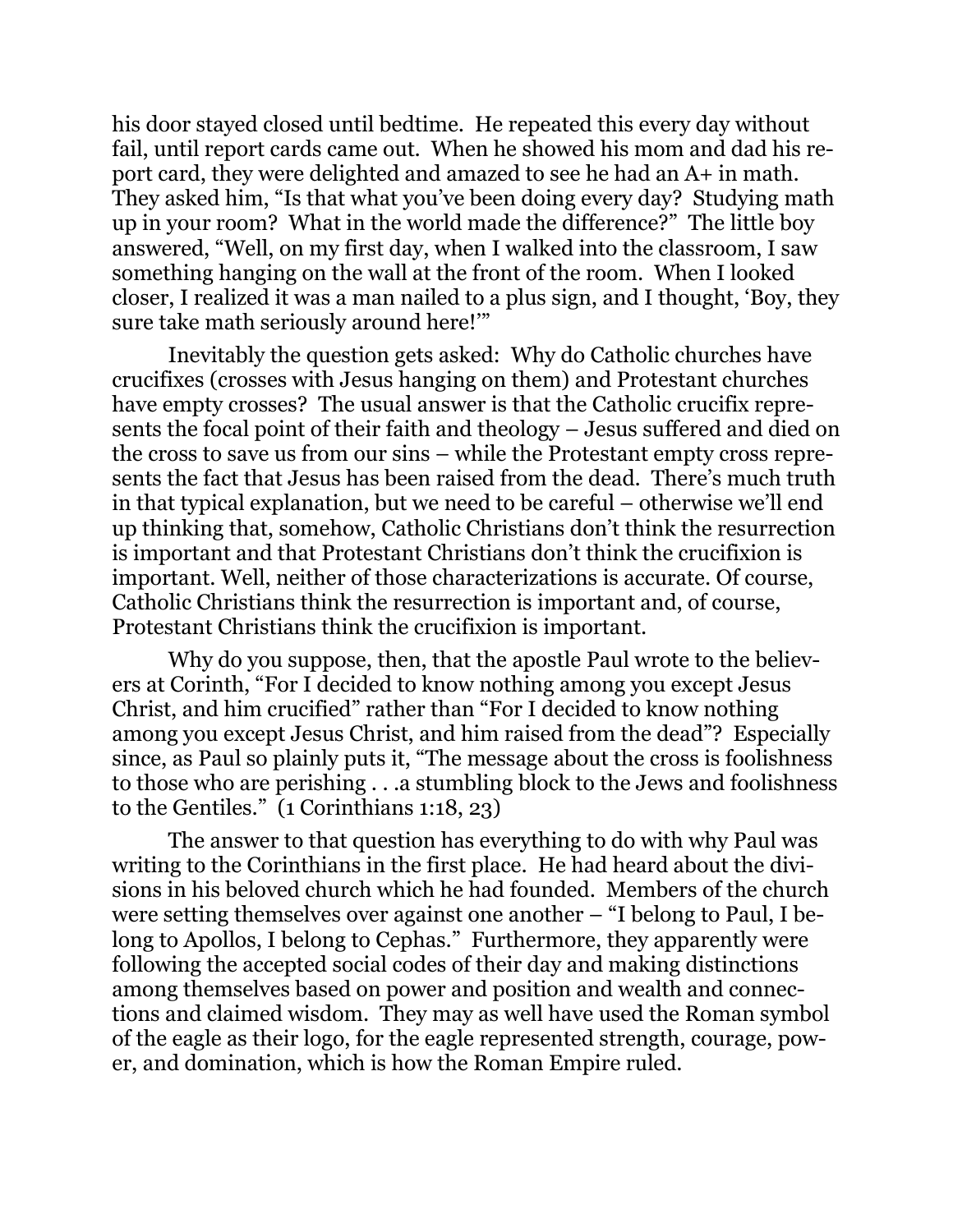But, in so many words, Paul says, "Our logo is not the eagle, but the cross." In the world's eyes, then and now, that logo/symbol sends the wrong message. A man nailed to a cross symbolizes weakness and defeat and ridicule. The world's values in the 1 st century A.D. weren't any different from today's: might makes right and the Golden Rule turned upside down – "The ones who have the gold, make the rules."

Paul, though, tells the Corinthians that the cross, foolish in the world's eyes, is actually the power of God for salvation. God chose what is foolish – a man hanging on a cross – to shame the wisdom and values of the world. So, Paul says, "when I came to you, I did not come proclaiming the mystery of God to you in lofty words or wisdom. For I decided to know nothing among you except Jesus Christ, and him crucified." (1 Corinthians 2:1-2)

Remember how the risen Lord Jesus appeared to his disciples and "showed them his hands and his side"? Why do you suppose he did that? The assumption is, the risen Lord was showing his crucifixion wounds to his followers. The cross might have been empty after Easter, but its effects and its power for salvation continue to this day.

Another symbol of the Christian faith that is not as easy to see or notice as a cross on a chain or a bumper sticker on a car is what is called the "cruciform church." "Cruciform" means "cross-shaped." The earliest churches were in people's homes. As believers began to erect church buildings, they used the Roman basilica as their model. A basilica was a long and large rectangular structure where public and legal matters were conducted. At one end of the hall was a large space (called the "apse") where the judge or emperor would sit. Christians adapted the basilica model, using the apse for the altar and the mass. Then Christians added two perpendicular wings just below the apse to provide more space. Can you picture it in your mind? If you could float above one of those early churches, you could look down and see the shape of the cross. In fact, if you climbed up into the attic of our sanctuary, you would see our "cross-shaped church."

When we hear Paul's words, "We preach Christ crucified," we can think of our "cross-shaped church" in more than architectural terms. If the cross is our logo, what message will we communicate to the world? How does our church demonstrate the values of the one who suffered and died on the cross? How is our "cross-shaped church" different from other groups in the world? And, will we be embarrassed by the apparent foolishness of being a "cross-shaped church" or will we trust in the message about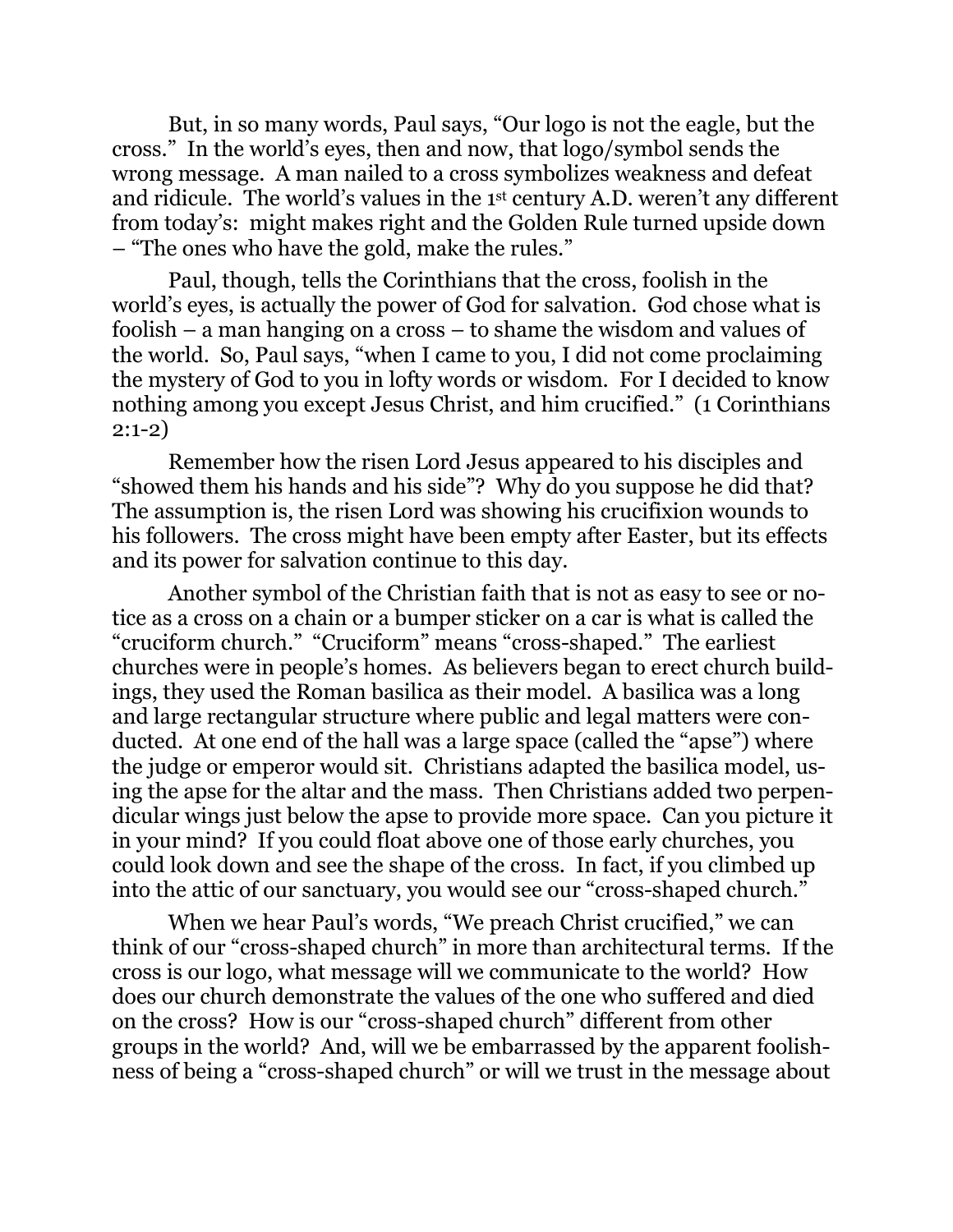the cross, that it is the power of God for salvation, and then live and act as if we really believe that?

Let me share these words that I came across as I was reading for this sermon. They are good food for thought for us in the Wallace Presbyterian Church as we consider how we will follow the One who says, "Take up your cross and follow me."

"Here in the 21st century we need more cruciform churches. Not lavish cathedrals but living communities of disciples being shaped by the cross into the shape of the cross for the glory of God and the good of our neighbors, the nations, and the next generation. Our best hope is to cooperate with The Architect, who promised he would build his church (Matthew 16:18) as we join him to form our families, small groups, and churches into 'cruciform communities.' Such communities visibly show and verbally share the message of the cross because they are made up of people who have been vibrantly shaped by that message."

Thursday morning I came into this sanctuary to spend some quiet time in devotional reading and prayer. Instead of talking *to* God with some kind of laundry list of requests, I tried to listen *to* God and hear what God had to say about the cross of Jesus and our being a cross-shaped church.

I brought with me a devotional book called *Meditations on the Cross,* a collection of writings from Dietrich Bonhoeffer. The cross and resurrection of Jesus Christ were central to Bonhoeffer's theological work. In the book's foreword, the editor of this collection of writings comments that Bonhoeffer tried "to answer the question regarding just what Christian life really is." The writings included in the devotional book, he says, "strengthen (*sic*) our assurance and hope that, through the cross and resurrection, Christ addresses us at the very center of our lives and in fact does not abandon us in our discipleship."

I read the first selection, "Encountering the Extraordinary," and found this powerful sentence. It sums up what we are called to be and to do as the Wallace Presbyterian Church if we truly want to be a "cross-shaped church": "The worshipping community of Jesus' followers, the congregation of a better righteousness, is the visible congregation that has stepped out of the order of this world and has abandoned everything for the sake of gaining the cross of Christ."<sup>3</sup>

*Let us pray: Eternal God, holy and faithful, what can we give in return for our life? Teach us to take up the cross of Christ with grateful hearts and humble spirits, offering all for the sake of*